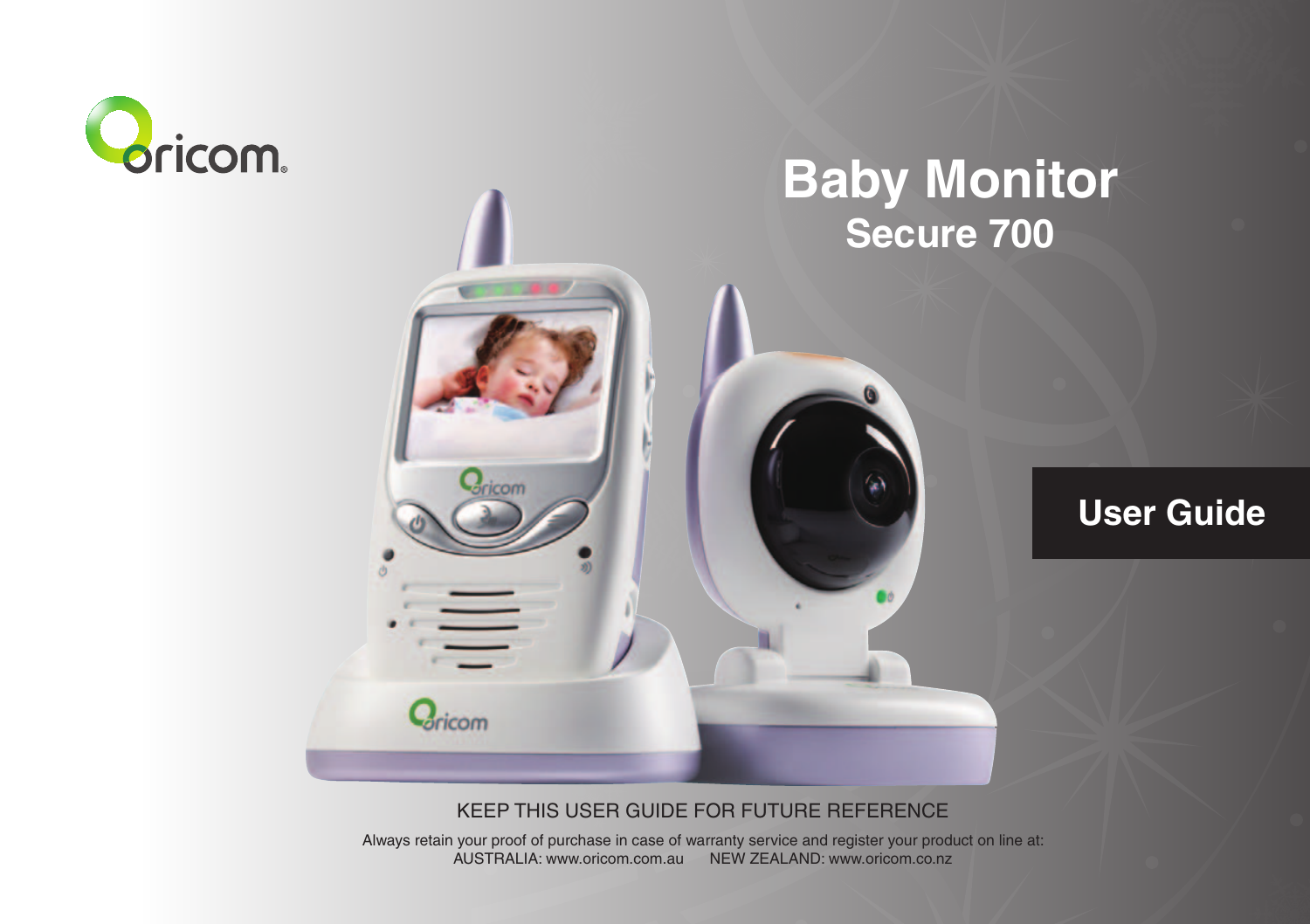# TABLE OF CONTENTS

| <b>SAFETY INFORMATION</b>         |    |
|-----------------------------------|----|
| <b>GETTING TO KNOW YOUR SC700</b> | 3  |
| <b>USING YOUR SC700</b>           | 5  |
| <b>OPERATING THE BABY UNIT</b>    | 7  |
| <b>OPERATING THE PARENT UNIT</b>  | 8  |
| <b>TROUBLE SHOOTING</b>           | 10 |
| <b>TECHNICAL SPECIFICATIONS</b>   | 11 |
| <b>CUSTOMER SUPPORT</b>           | 13 |
| <b>WARRANTY</b>                   | 14 |
|                                   |    |

**Need Help?**

If you need assistance setting up or using your Oricom product now or in the future, call Oricom Support.

Australia 1300 889 785 www.oricom.com.au Mon-Fri 8am – 6pm AEST New Zealand 0800 67 42 66 www.oricom.co.nz Mon-Fri 10am – 8pm NZST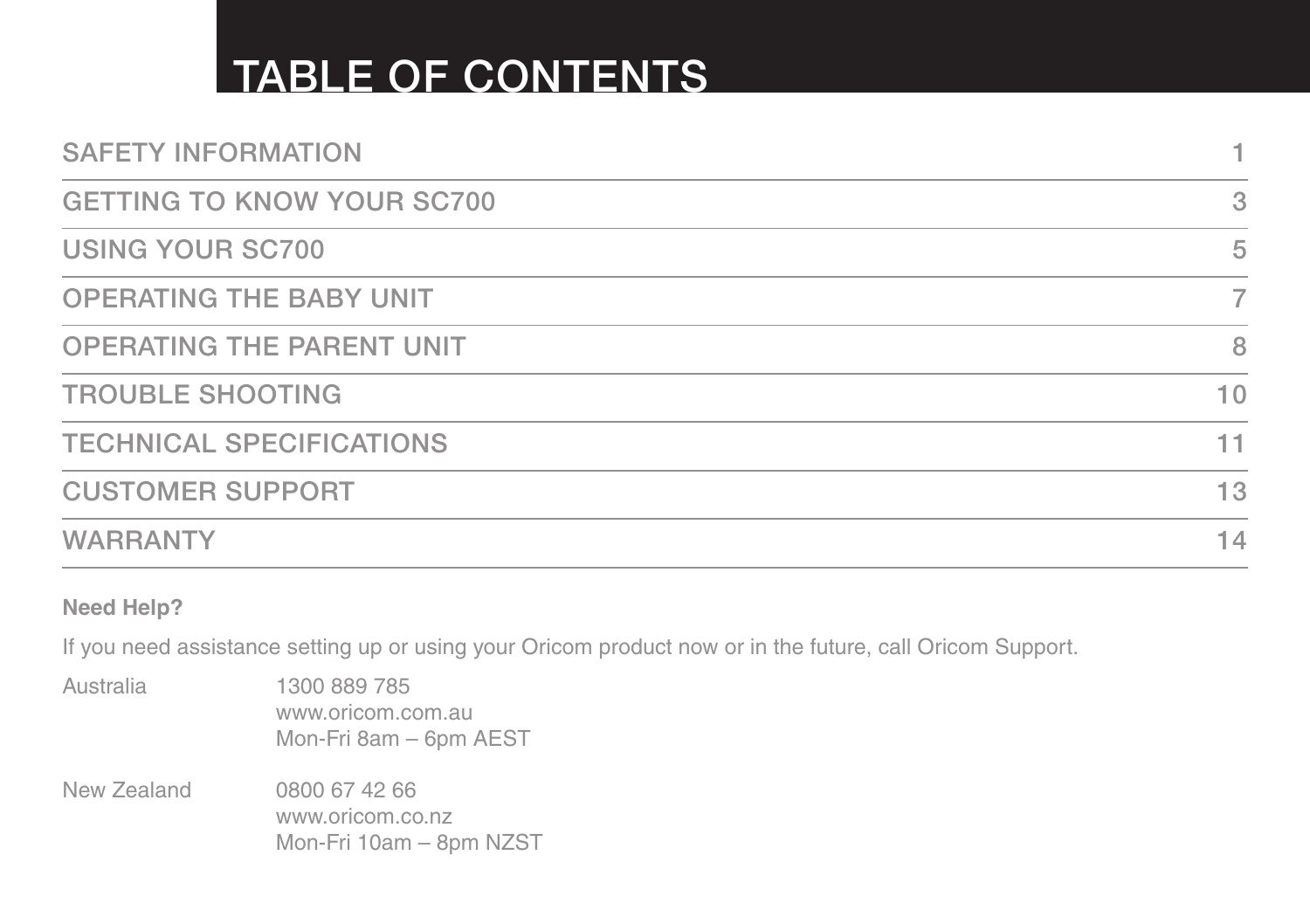# SAFFTY INFORMATION

# **1 Important Safety Information**

- It is very important that you read the User Guide carefully as it contains detailed information you will need to get the most from your Oricom Baby Monitor. If you have any issues setting up or using your Oricom Baby monitor please call our Customer support team. Our dedicated local team are more likely to be able to help you than the retailer where you made your purchase.
- Your ORICOM Baby Monitor is designed to be an aid and should not be used as a substitute for responsible and proper adult supervision of a child.
- The Baby Monitor has been designed to provide some added reassurance in the form of sound transmission for those times when you are not in the same room as your baby provided you always stay within hearing range of the baby monitor during use. Your Baby Monitor is not a medical device, nor a device to prevent cases of Sudden Infant Death Syndrome (SID'S) or "cot death", and you should not rely on it for your baby's wellbeing. It is important that you regularly check on your baby personally.
- Make sure the Baby unit, Parent unit and mains adaptor cables are kept out of reach of your baby and other young children at all times, at least one metre away.
- Never place the baby unit or parent unit inside your baby's cot, bed or playpen.
- Never cover the Parent or baby units with clothes, towels or blankets or any other item. Never use or place your Parent or Baby unit in or near moisture or water (e.g. near bath or pool). Immersing in water could cause electric shock and even death.
- The installation location plays an important role in ensuring proper operation. Therefore, maintain a distance of at least one meter from other electronic equipment, such as microwave ovens or hi−fi devices, otherwise they could cause interference. During continual use the Baby unit power adaptors may become warm to the touch. This is normal and should not be a concern.



### **Warning**

Risk of suffocation!

Keep all packaging materials and protective foils out of reach of children.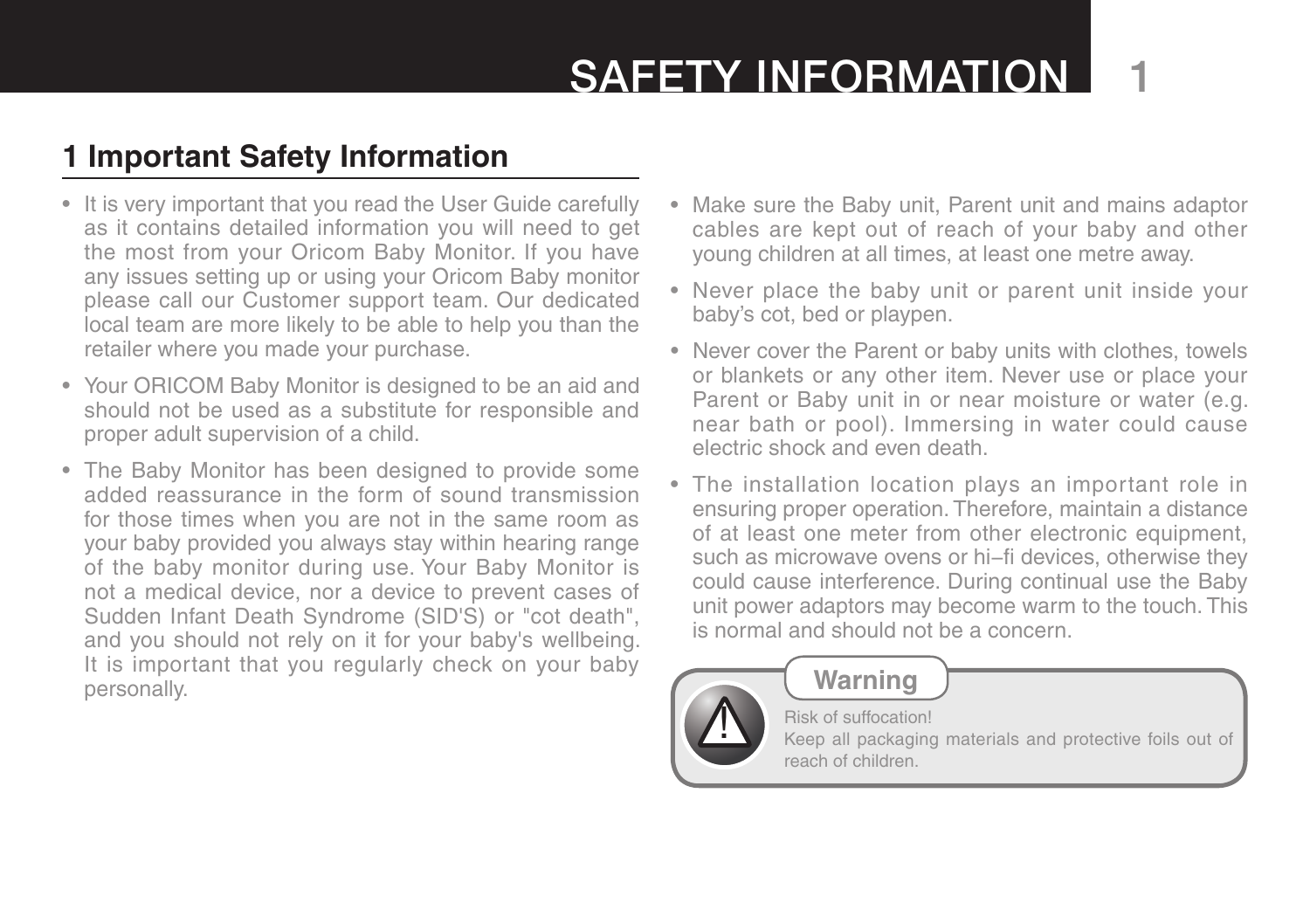# 2 Safety Information



## **Warning**

Do not place the AC Adaptor cable in a high "wear and tear" location. Never use a frayed or compromised cord.

### **Battery safety**

- Batteries represent a hazard to health and the environment!
- They contain toxic, ecologically hazardous heavy metals. Do not dispose of batteries in a fire as they may explode. Dispose of batteries according to local regulations, never in your household rubbish.
- Do not dismantle, cut, open, crush, bend, puncture, or shred cells or batteries. If a battery leaks, do not let the battery liquid touch skin or eyes. If this happens, immediately flush the affected areas with water, and seek medical assistance.
- Do not modify, remanufacture, attempt to insert foreign objects into the battery, or immerse or expose it to water or other liquids. Batteries may explode if damaged.
- Use only the battery supplied with the product. Improper use, or use of unapproved batteries may present a risk of fire, explosion, or other hazard, and may invalidate any approval or warranty.
- If you believe the battery is damaged, remove product from the charger and stop using the product. Contact Oricom for assistance. Never use a damaged battery.

#### **Disposal**

Always dispose of your products at the end of their life in accordance with your local waste disposal requirements. **Packaging materials** all cardboard and paper packaging should be recycled in accordance with your local council waste regulations.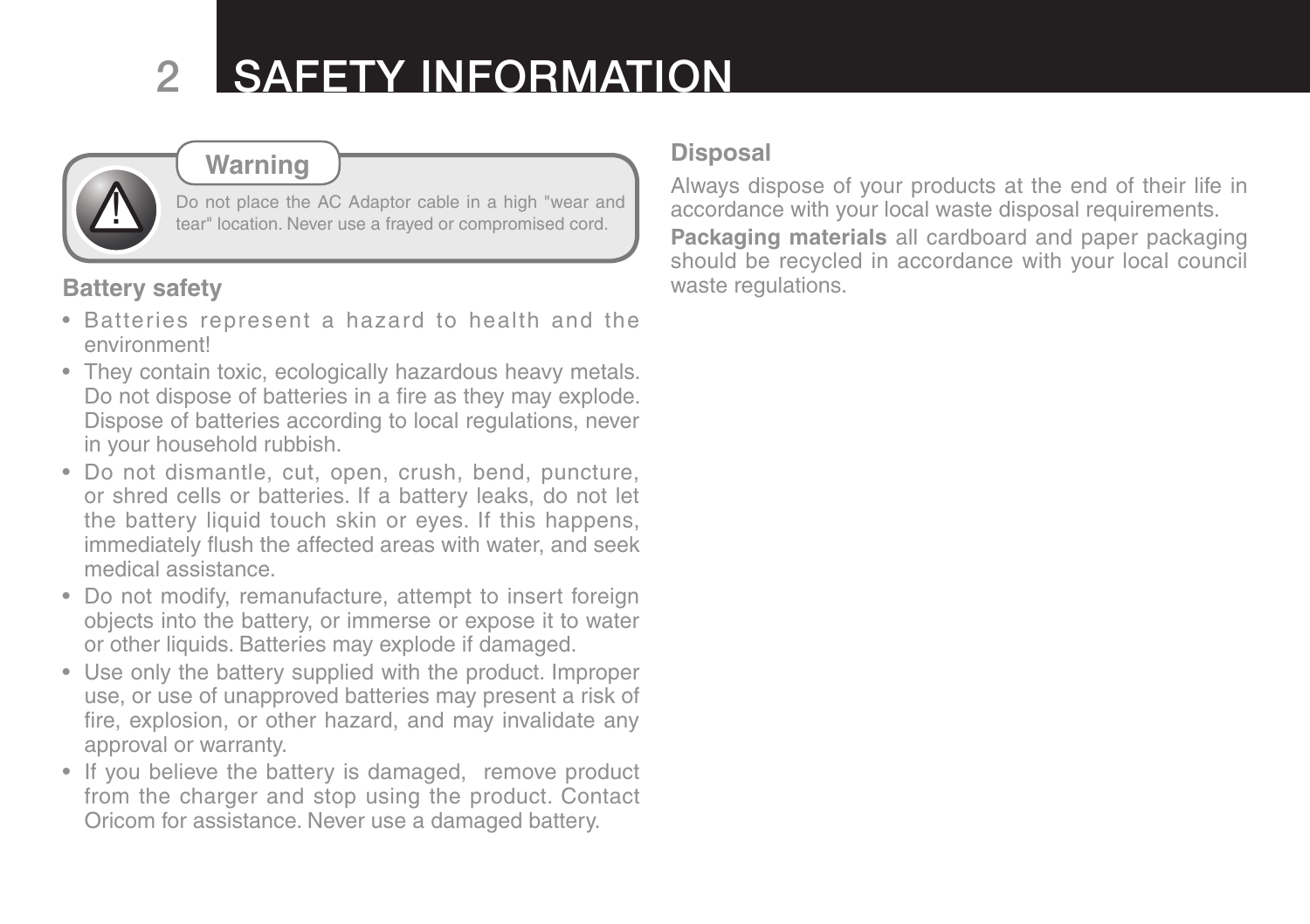# GETTING TO KNOW YOUR SC700 3

# **2 Getting to know your SC700**

**Monitor unit (Parent Unit)**



- Antenna
- Sound level LEDs
- Play / Pause
- Lullaby selector
- Talk button
- Menu button
- VOX LED
- Speaker
- Microphone
- Power LED
- On/Off switch
- Reduce volume and brightness / menu options selection
- Increase volume and brightness / menu options selection
- Belt clip/Support
- Battery compartment
- Charger
- Charge contacts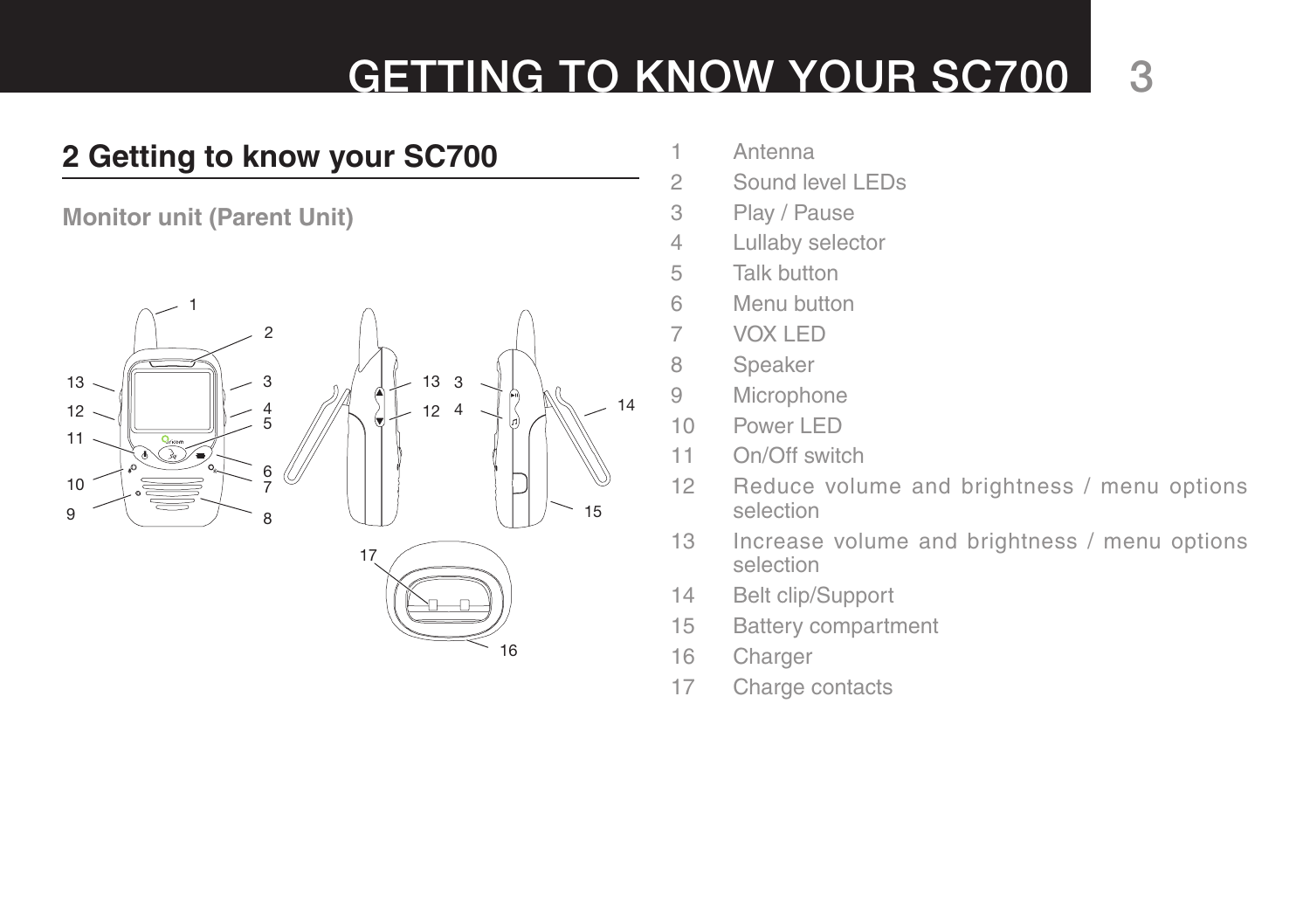# 4 Getting to Know your SC700

### **Camera unit (Baby Unit)** 18 Night light









- 
- 19 Light sensor
- 20 Power LED
- 21 Microphone
- 22 Camera Lens
- 23 Antenna
- 24 Speaker
- 25 Temperature sensor
- 26 Socket for power adaptor plug
- 27 ON/OFF switch
- 28 Battery compartment (for Optional Alkaline Batteries)

### **Check pack contents**

- This pack should contain:-
- 1 camera / baby unit
- 1 parent unit

1 Li-ion Polymer rechargeable battery pack for the parent unit

1 Charging cradle with AC adaptor for the baby unit

1 AC adaptor for the baby unit

If any item is missing contact Oricom customer support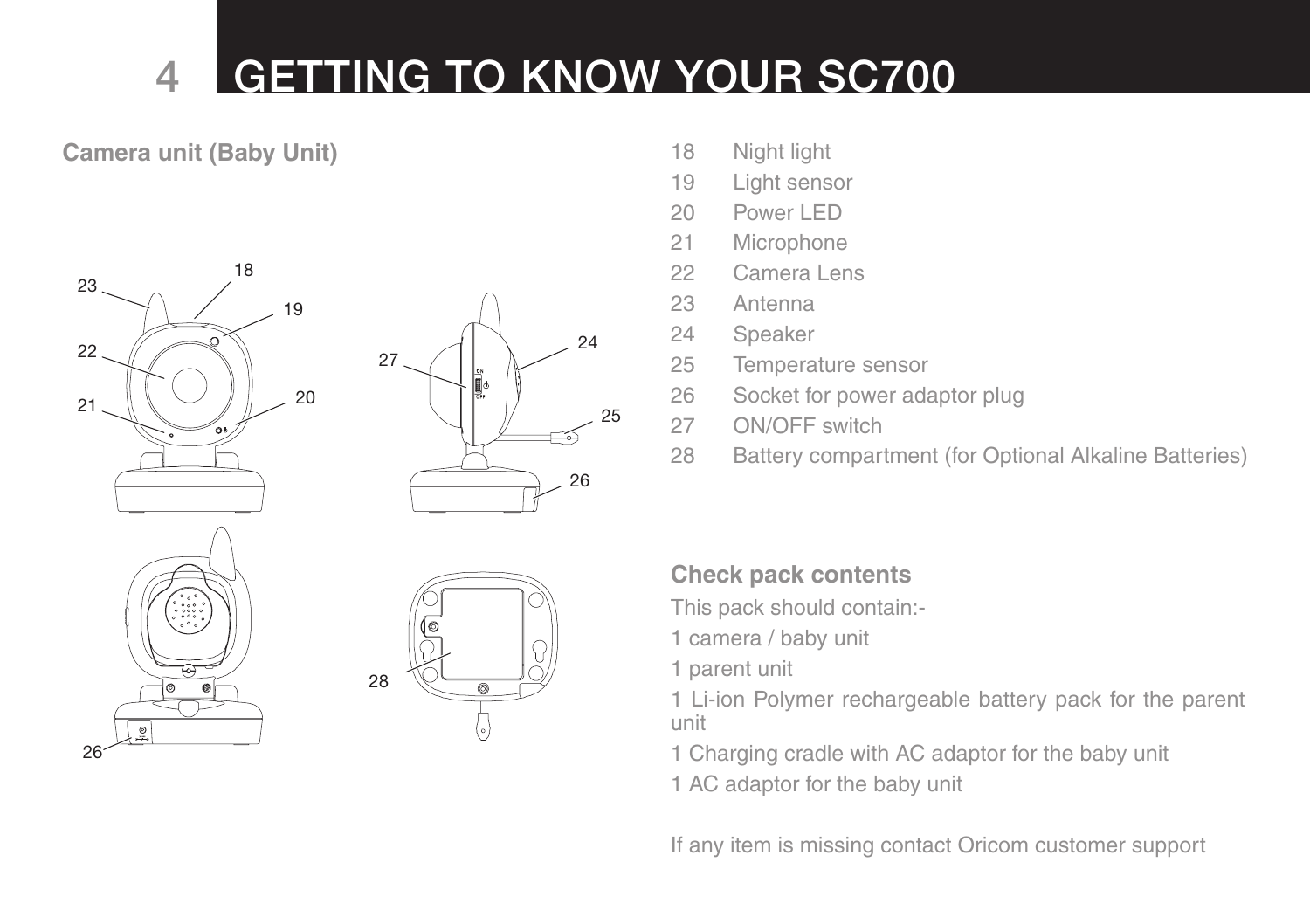# USING YOUR SC700

## **3 Installation**

**Installing the rechargeable battery pack in the parent unit**



# **IMPORTANT**

The parent unit is powered by a Rechargeable Lithium Battery Pack. The red Power LED lights up on the Parent unit when it is being charged. When the battery is fully charged the red LED will turn off. In the case of a low battery, the green Power LED flashes slowly. The parent unit should be returned to the cradle to recharge.

- 1. Turn the belt clip upwards.
- 2. Open the battery compartment on the rear side of the parent unit.
- 3. Insert the battery pack supplied by plugging the connector into the socket.
- 4. Close the battery compartment.
- 5. Turn the belt clip back downwards.
- 6. Charge parent unit on cradle for a minimum of 12 hours for initial charge with the parent unit turned off.

Note: The following indicates if the battery is fully charged: Parent unit power off: the charging red led will turn off Parent unit power on: charging red led will change to green

Only after the battery pack in the parent unit is fully charged should you connect the baby unit to a power point. This will help to increase the life and performance of your battery.



### **Connecting and aligning the baby unit**

Position the baby unit with a minimum distance of 1 m to other electronic devices, otherwise there is a risk of interference. Point the upper section of the baby unit towards the baby or object you want to monitor. Check that the baby or object is suitably displayed on the parent unit.

### **AC Power adaptor**



## **Warning**

Only use the AC power adaptor supplied with the product as other power adaptors could damage the product. This product is designed for indoor use only.

If you plan to use your Baby monitor whilst travelling overseas, make sure that the voltage shown on the AC adaptor is the same as the local mains power before connecting to the power supply. Do not use any voltage converter with the monitor.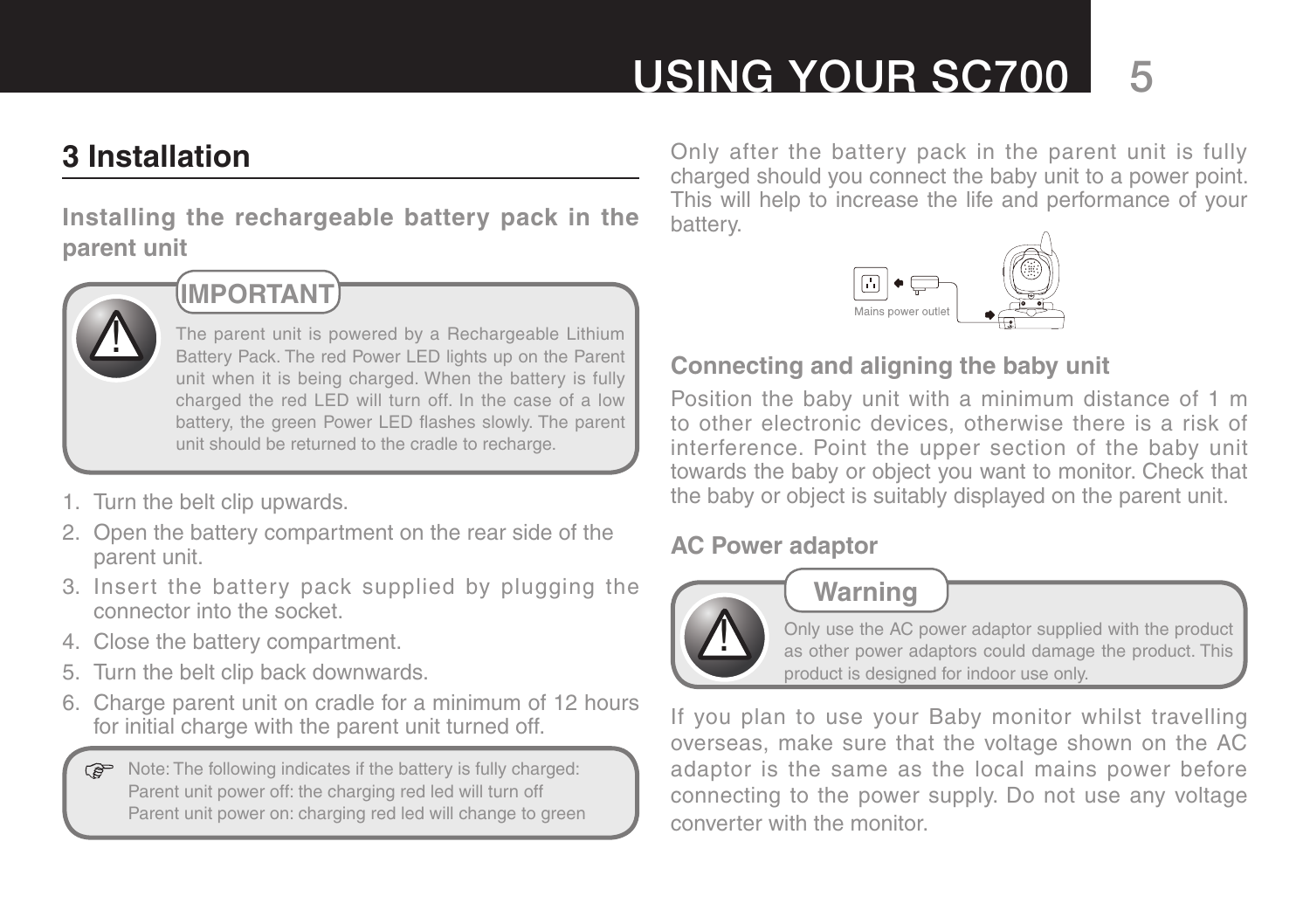# 6 Using your SC700

### **Using the belt clip/support**

You can use the belt clip/support as a belt clip by turning it upwards.

When turned downwards, it can be used as a support to stand up the parent unit.

#### **In-use time and battery charging**

Depending on the usage; the Parent Unit will work for up to 8 hours on a fully charged battery with VOX turned ON. If the battery on the Parent Unit is low the green power LED flashes slowly. You can still use your Parent Unit from the Charger Pod. When charging, the red power LED lights up on the charger. Note: We recommend that you TURN OFF the parent unit when it is not in-use, to conserve battery power. To speed up the charging process turn the Parent unit off when charging if it is not being used.

You can continue to use your Parent unit to monitor your baby even when the battery is low, provided it remains in the charger cradle to recharge the battery.

#### **Note:**

The parent unit can be kept on the charger even if it is fully charged it will not affect the battery life. The parent unit can be used on or off the charger pod. When on the charger pod, the battery will be recharged at the same time. However, the time it takes to charge the battery to full will be longer when the unit is charged and used at the same time.

Running rechargeable battery packs right down at least once a fortnight will help them last as long as possible. The charge capacity of rechargeable battery packs will reduce with time as they age, so reducing the performance time of the parent unit.

#### **Battery and Charger information**

The battery can be charged and discharged hundreds of times, but it will eventually wear out. When the in use time is noticeably shorter than normal, it is time to replace the battery pack. You can purchase replacement battery packs online at www.oricom.com.au

For added convenience you may wish to purchase an additional charging cradle for the parent unit to be placed in another room in the house.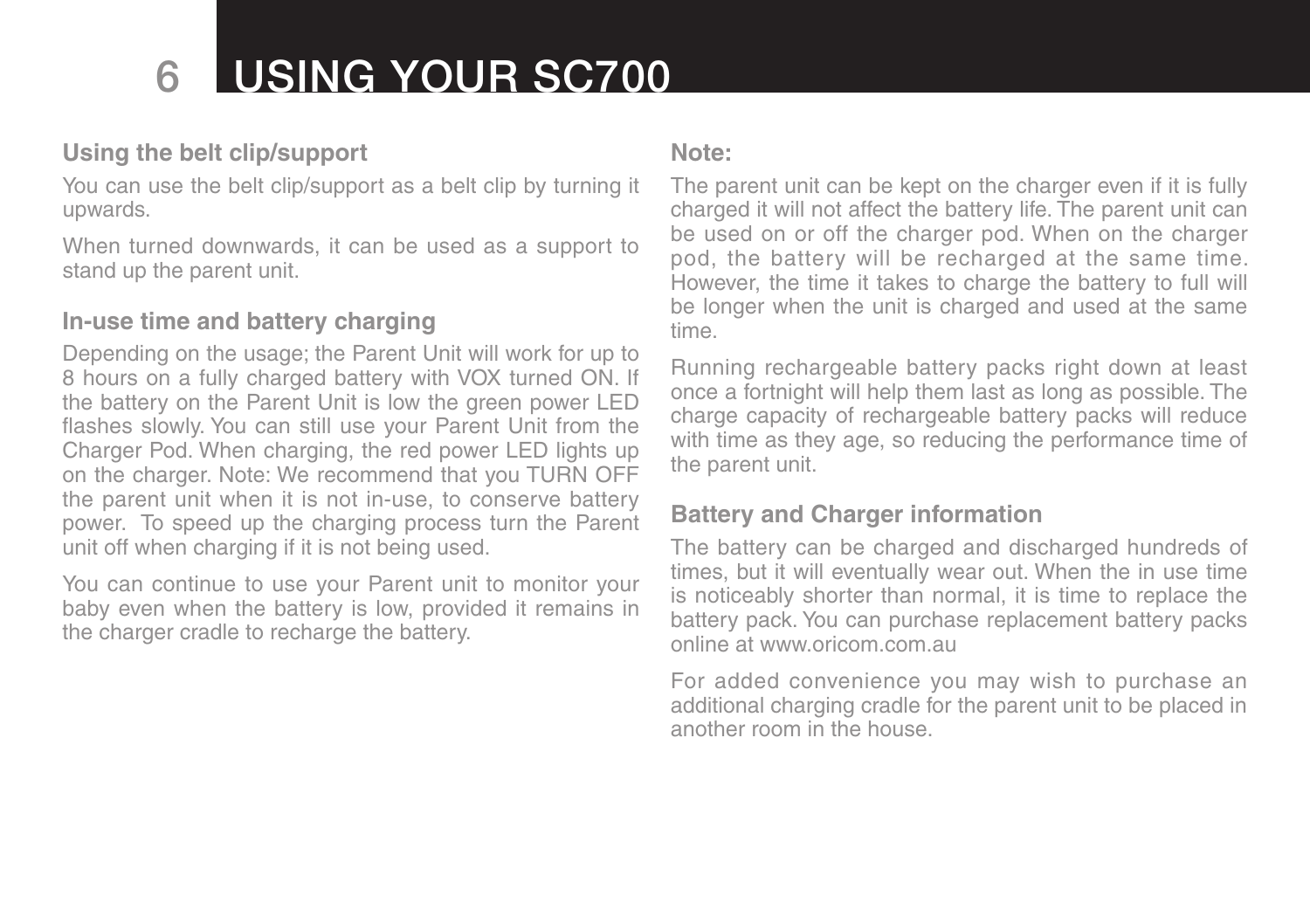# Operating the baby Unit 7

# **4 Operating the Baby Unit**

### **Switching the baby unit on/off**

Position the baby unit in a good location for the monitoring task required and point the camera lens to the area to be monitored.

- তা
- Slide the switch to **ON**.

The Power LED lights up green. The baby unit is now ready to operate.

- $\overline{O}$
- To switch the unit off, slide the switch to **OFF**.

In the case of a low battery voltage, the Power LED flashes slowly.

In this event replace the 4 x AAA batteries with new alkaline batteries in the Baby unit.

#### **Night vision**

The baby unit is equipped with 4 infrared diodes. This enables the transmission of pictures from areas which are not illuminated. The night vision function is activated automatically in low light conditions.

When the night vision function is activated, the screen display on the parent unit turns to black and white.

Note:

If you place the Parent and Baby units too close together you will hear a high pitched noise called "feedback", this is normal. The units are designed to be located in separate rooms.

To prevent feedback, do not take the Parent unit into the nursery/baby's room.

Do not Press Talk button when the Baby unit and Parent unit are positioned in the same room. Feedback will be generated if the talk button is pressed when the Baby unit and Parent unit are to close to each other.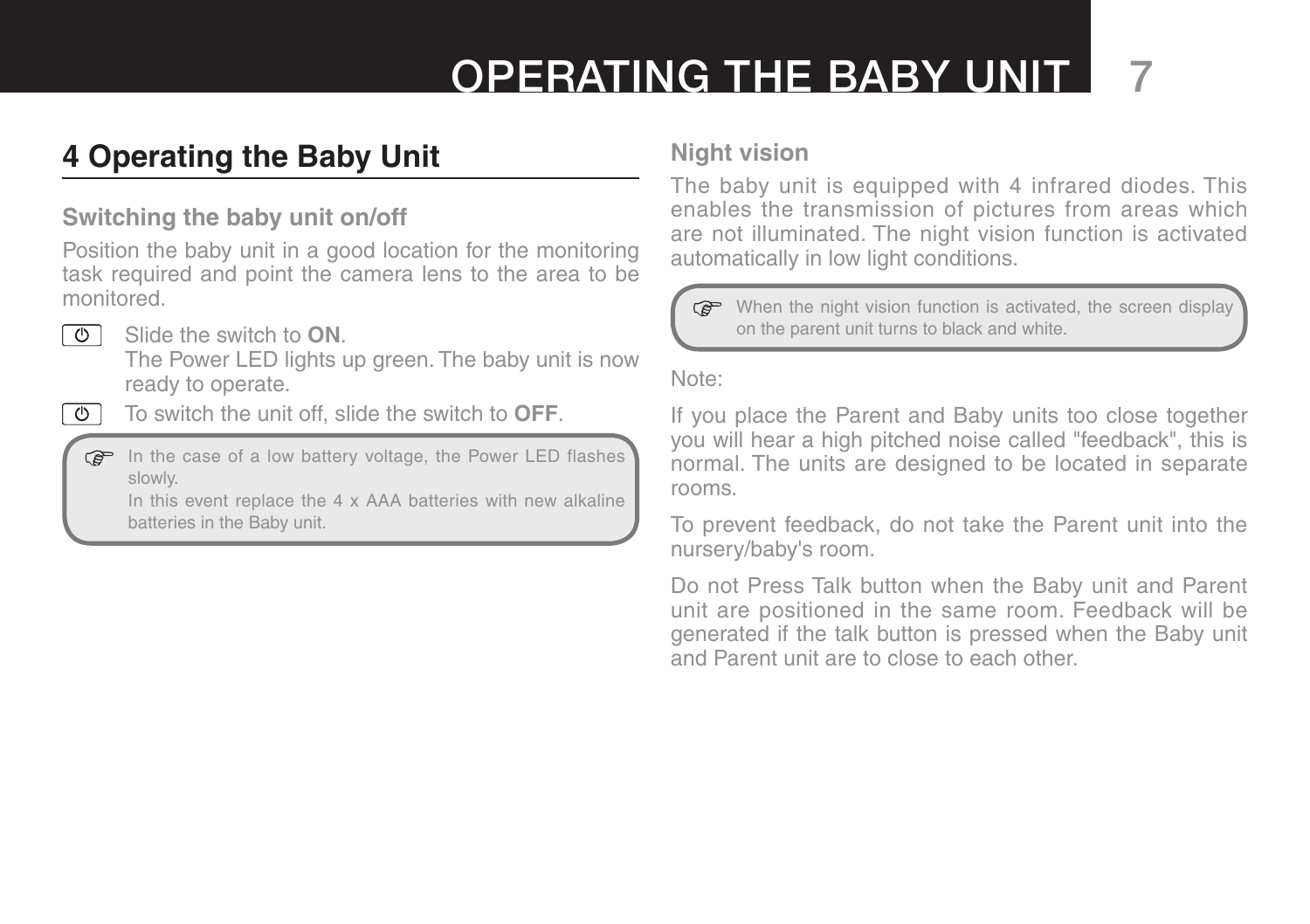# 8 OPERATING THE PARENT UNIT

# **5 Operating the Parent Unit**

### **Switching the parent unit on/off**

- TURN ON Press and hold this button until you hear  $\circ$  | 2 beeps. The Oricom logo appears then the image being taken by the baby unit camera will appear.
- TURN OFF Press and hold this button for approx. 1  $\overline{\circ}$ second to switch the unit off.

#### **Adjustable Volume**

AV Use this button to adjust the volume to one of five settings. The volume levels will be adjusted on both the baby unit and parent unit simultaneously.

NOTE: The volume cannot be turned OFF.

### **Setting the brightness**



Press this button once.

- This icon appears in the display for a few seconds.
- Use these buttons to adjust the brightness to one of five settings.

### **Adjusting the temperature Indicator IMPORTANT INFORMATION**

The parent unit has an in-built temperature sensor which is not **P** as accurate as a medical thermometer. It only measures the temperature at the specific point it is located. The measurement range of the sensor is 0 - 40 degrees C.

### **Temperature Display**

Your monitor is pre-set to display the temperature measured in Centigrade, should you wish to change it, follow the steps below:



Press this button twice.

This icon appears in the display for a few seconds.

Use this button to set temperature indicator to OFF, AV. °C or °F.

> The temperature that is measured by the Baby unit is displayed on the parent unit e.g. in °C.

### **Turning the night light on/off**

- $\equiv$ ිල
	- Press this button three times.



AV. Use this button to turn the night light on the baby unit on or off.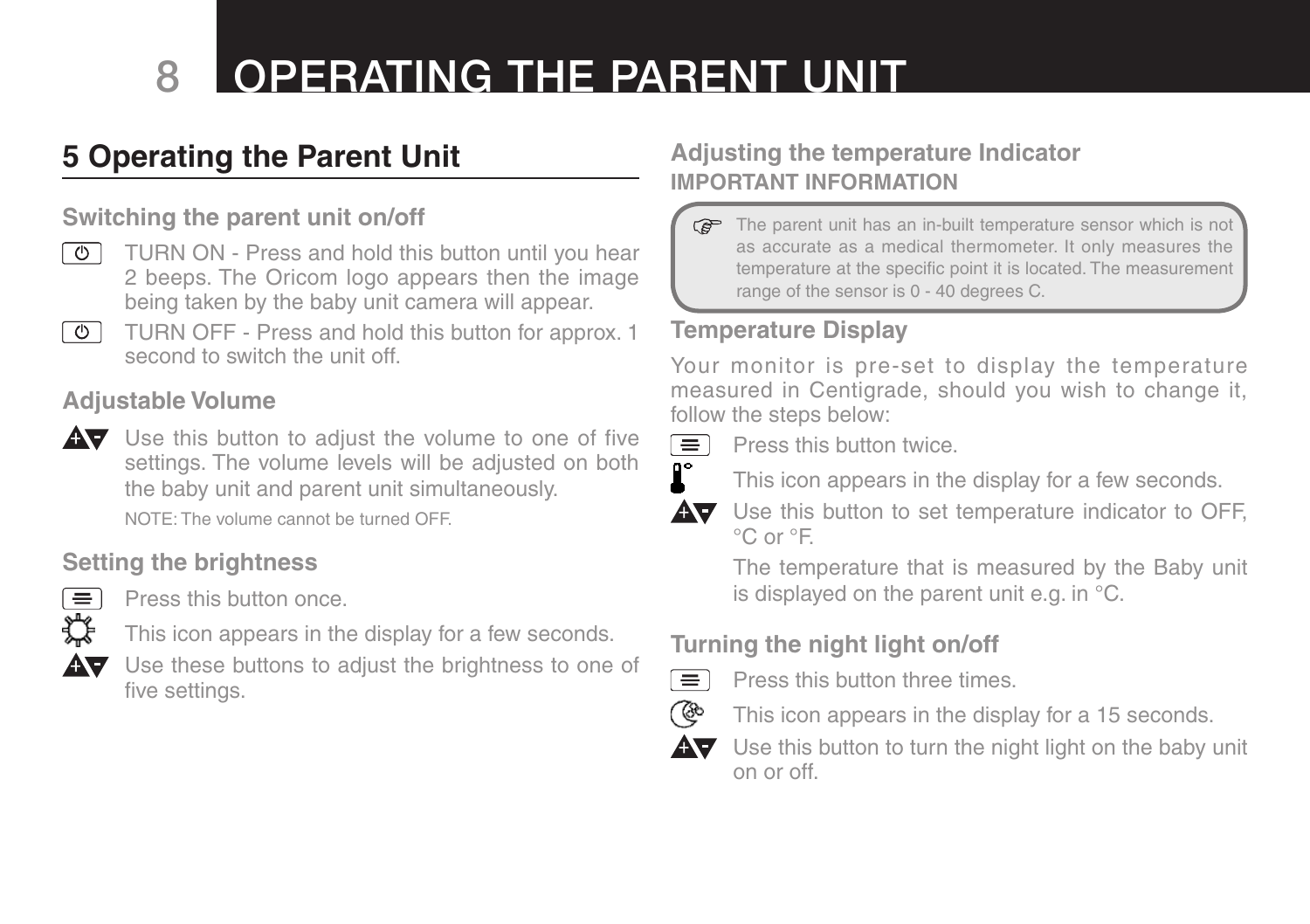# Operating the Parent Unit 9

## **Adjusting the VOX1 sensitivity**

**VOX**<sup>1</sup> : **V**oice **O**perated **T**ransmission = Sound detection

The VOX $1$  function (sound detection) causes the system to start transmitting automatically from the baby unit to the parent unit only when sound is detected.

ਵ

Press this button four times.



 $\mathbb{Q}_{\mathfrak{N}}$ 

This icon appears in the display for a few seconds.



Red VOX LED light illuminates to indicate VOX is turned ON.

NOTE: VOX will not activate if lullabies are turned ON. The display is reactivated when a sound is detected or a button on the parent unit is pressed.

## **Selecting a lullaby**



 $\boxed{\blacktriangleright}$  Press the button on the right hand side of the parent unit to turn lullabies ON/OFF.

- 肩
- This icon appears in the display.
- Use the button to select one of the 5 lullabies (1-5).  $\Box$ If no number is displayed, all of the lullabies will continue to play in sucession until deactivated.

 $\overline{\mathbf{A}}$  Use this button to adjust the volume to one of five settings. The volume levels will be adjusted on both the baby unit and parent unit simultaneously. 硘

This icon appears during the volume adjustment.

NOTE: The volume cannot be turned OFF.

Lullabies will continue to play on the Baby Unit when the Parent unit is turned OFF. To turn off the lallabies on the baby unit turn parent unit back ON.

### **Intercom function**

Press and hold this button to talk.

Release button when you have finished speaking. This icon appears on the display.

Speak into the microphone to talk to the person near the room being monitored.

When you press intercom function lullabies will be deactivated.

### **Range**

D,

 $\mathbb{B}$ 

Yi)

This icon flashes in the display and a tone will be heard when the distance between the baby unit and parent unit is too great.

Move the parent unit nearer to the baby unit.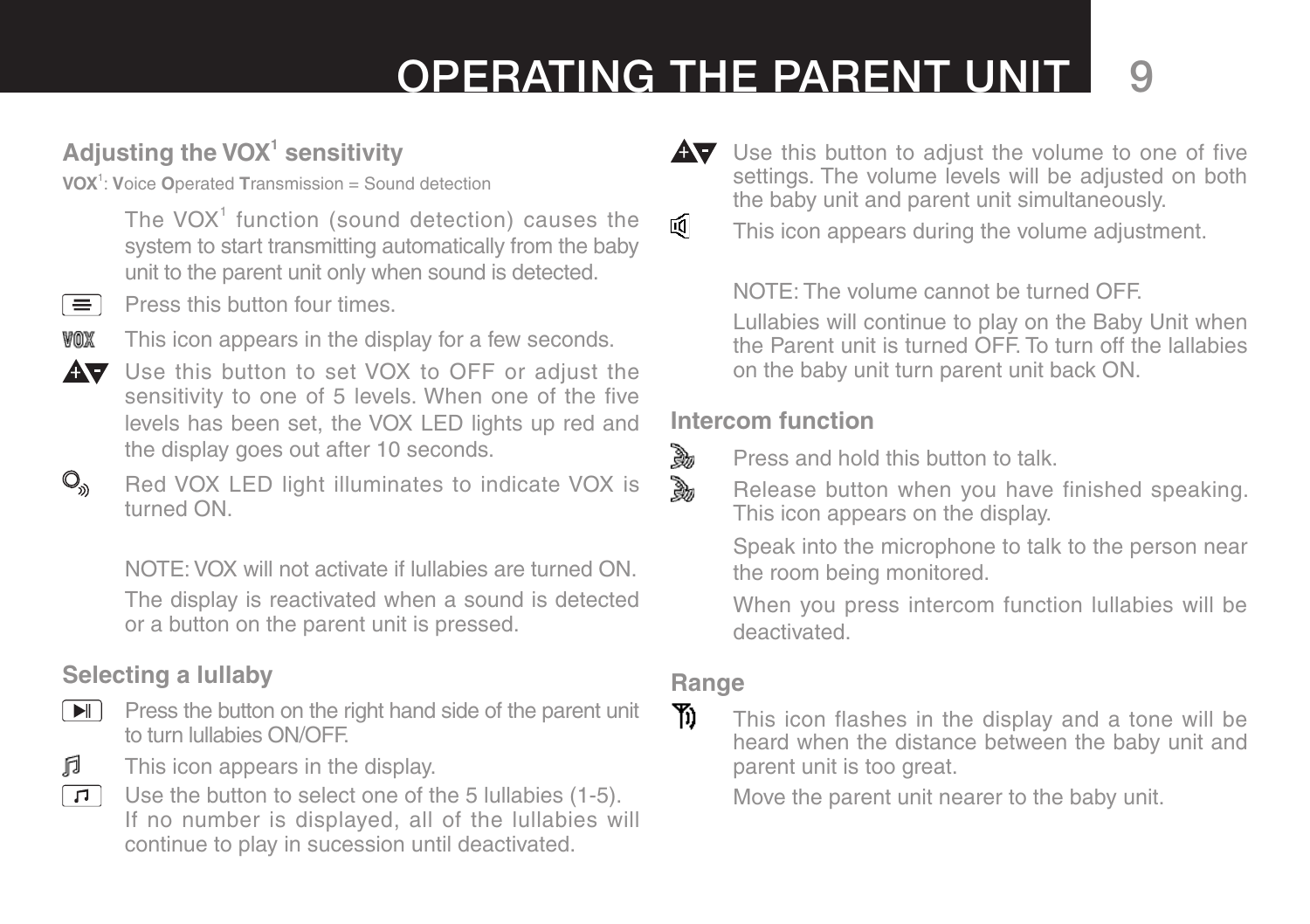# 10 Operating the Parent Unit

### **Power failure/portable use**

In the event of a power failure or for portable use when no mains power is available, the Baby unit will require charged Alkaline batteries (not supplied) to operate.

Note: When using Alkaline batteries the unit will only operate for a short period (up to 4 hours depending on the quality of the batteries used.).

### **Installing Alkaline batteries**

Ensure AC adaptor is not connected to the baby unit. Use a small screwdriver to open the battery door on the base of baby unit. Insert the 4 AAA batteries (not supplied), paying attention to the correct polarity. Refer to the diagrams in the battery compartment. Replace the battery compartment and fit screw.

In the case of a low battery, the Power LED on the baby unit flashes slowly. The batteries must be replaced.

### **Registration**

The parent unit and baby unit are pre−registered. If necessary, registration can be completed manually: **Baby unit/Parent unit**

1 Switch the baby unit and parent unit off.  $\overline{\circ}$ 

2 Cover the light sensor with a dark cloth and switch the baby unit on. Position **ON**.

- 3 The Power LED on the baby unit flashes quickly for approx. 15 seconds.
- $\blacksquare$ 4 Switch the parent unit on and wait until the Oricom logo disappears from the display and then press and hold this button on the parent unit for a few seconds until this icon  $\frac{2}{10}$ <sup>c1</sup> appears in the display.
- 5 Press this button to confirm the selection.  $=$   $\overline{ }$

6 C1.... appears initially, then C1....OK.

When a connection is established, the image viewed by the lens appears in the display.

Note: Each step above needs to be done promptly. If  $C1...X$ appears (registration failed), Disconnect the AC adaptor from the parent unit and remove the batteries from the baby unit. Wait for 2 minutes, reconnect power and replace the batteries and try again.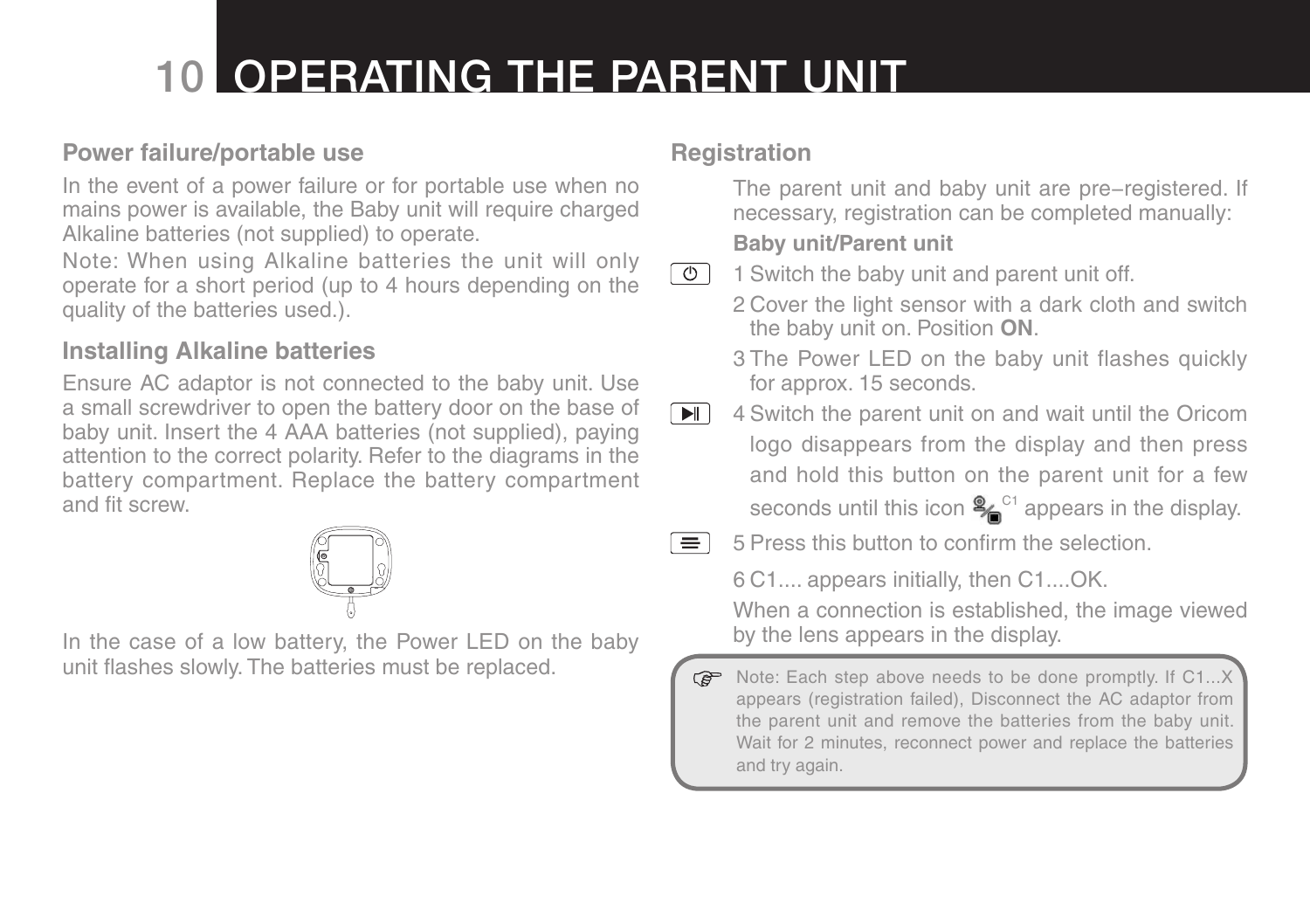# TROUBLE SHOOTING 11

## **6 Customer Support**

Should you experience difficulties operating the SC700 please refer to the troubleshooting guide below. If you still experience difficulties please contact Oricom Customer Support on 1300 889 785 for assistance.

#### **Trouble shooting**

| <b>Problems</b>                                             | <b>Solutions</b>                                                                                                                                                                       |
|-------------------------------------------------------------|----------------------------------------------------------------------------------------------------------------------------------------------------------------------------------------|
| Equipment does not function                                 | - Baby unit and/or parent unit are not switched on.<br>- The battery pack is not charged., defective or not connected properly.<br>- The power adaptor plugs are not connected.        |
| No reception                                                | - Baby unit and parent unit are not registered.<br>- The parent unit and baby unit are too far apart.                                                                                  |
| Reception interference                                      | - The parent unit and baby unit are too far apart.<br>- Try repositioning the Baby Unit slightly.<br>- Other electronic devices are causing interference in the field of transmission. |
| Acoustic feedback                                           | - Increase the distance between parent unit and baby unit.<br>- Reduce the volume on the parent unit.                                                                                  |
| Green power LED light flashes<br>slowly                     | - The battery is low and needs to be recharged.                                                                                                                                        |
| Picture but no sound transmission                           | - Volume setting is too low.                                                                                                                                                           |
| Picture is in black and white                               | - The night vision function is active.                                                                                                                                                 |
| The battery pack in the parent unit is<br>not charged       | - The power adaptor plug is not connected.                                                                                                                                             |
| Beeping Noise and Range Indicator<br>Flashes on the display | - Parent unit is out of range of baby unit. Move within range of baby unit.                                                                                                            |
| No picture after 10 seconds                                 | - Vox function is activated.                                                                                                                                                           |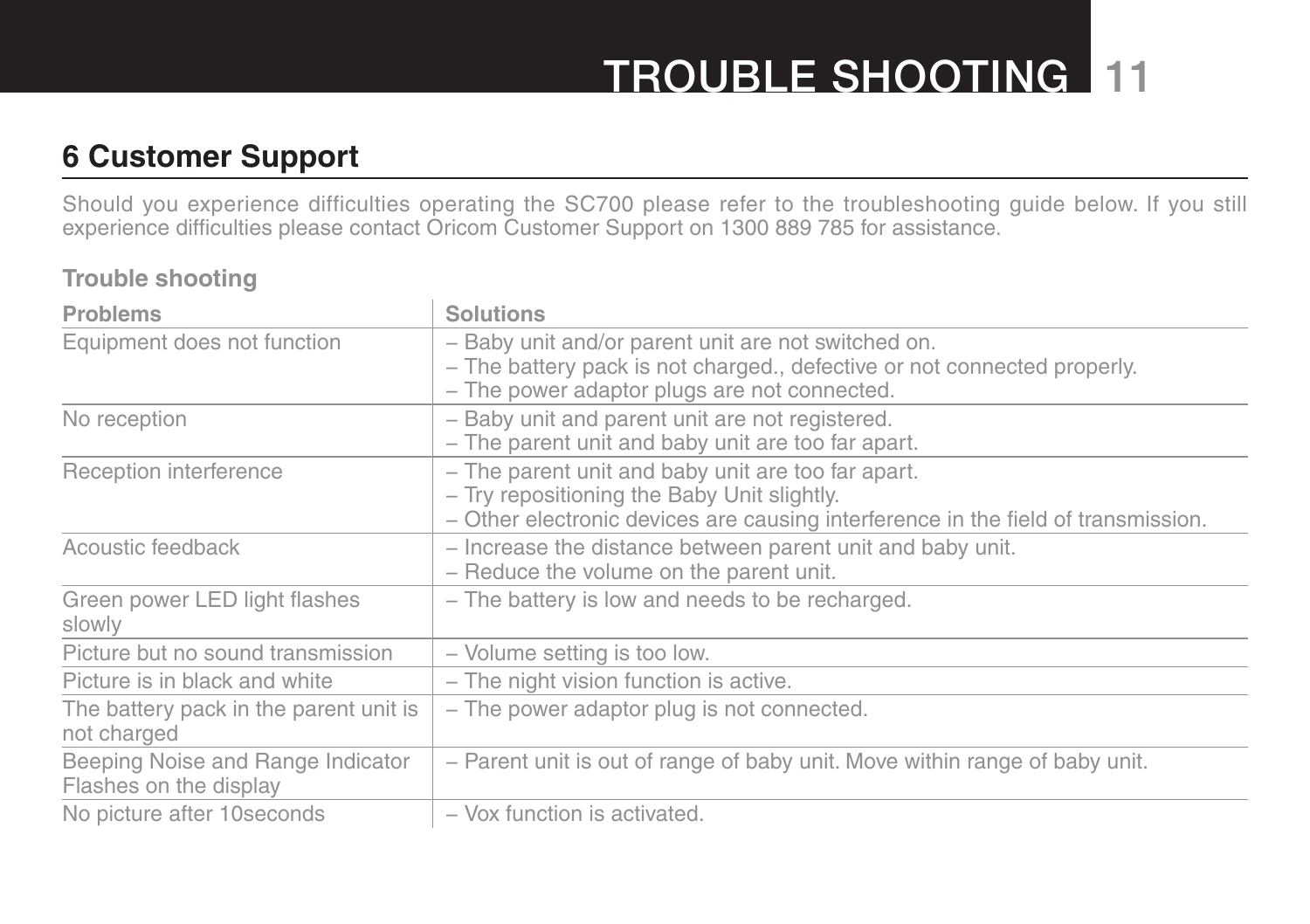# **12 TECHNICAL SPECIFICATIONS**

# **7 Technical Specifications**

Technical data

| <b>Feature</b>                   | Value                                                                                                                          |
|----------------------------------|--------------------------------------------------------------------------------------------------------------------------------|
| Camera<br>(baby unit)            | Socket: 6 V DC<br>Sensor: 1 night light sensor<br>IR diodes: 4                                                                 |
| Monitor<br>(parent unit)         | Screen: 2.4" LCD display<br>Socket: 6 V DC                                                                                     |
| Battery Pack for Parent unit     | Rechargeable Li-ion Polymer Battery pack 3.7V 1800mAh                                                                          |
| Power supply (parent unit)       | AC Power adaptor, input: 100-240 VAC, 50-60Hz, 150 mA<br>Power adaptor plug, output: 6 VDC, 800 mA                             |
| Battery performance              | Initial charge time Up to 12 h. Up to 8 hours of continuous operation on fully<br>charged battery with VOX turned ON.          |
| Power supply (baby unit)         | AC Power adaptor, input: 100-240 VAC, 50-60Hz, 150 mA<br>Power adaptor plug, output: 6 VDC, 800 mA or 4 AAA Alkaline batteries |
| Range                            | Up to 150 meters under optimum conditions.<br>Range is reduced in buildings through walls, doors etc.                          |
| Frequency range                  | 2.4 GHz Digital FHSS                                                                                                           |
| Permissible ambient temperature  | $0^{\circ}$ C to 40 $^{\circ}$ C                                                                                               |
| Transmission power (TX PA power) | $15 \sim 17$ dBm                                                                                                               |

Note

For a replacement battery pack or other spare parts please contact Oricom.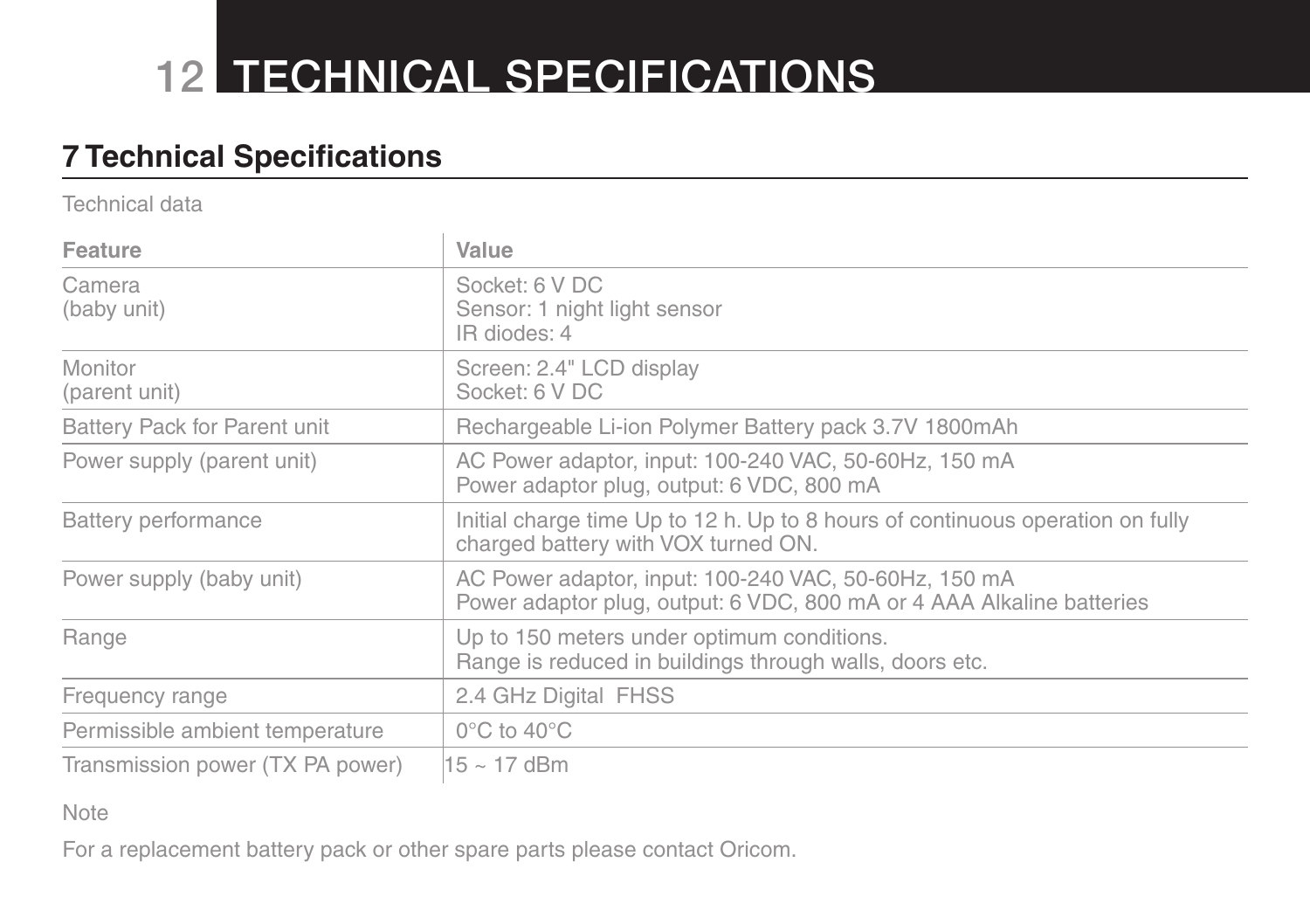# Customer Support 13

## **Customer Support**

If you have any problems setting up or using this product you will find useful tips and information in the Troubleshooting section of this user guide as well as "Frequently Asked Questions" on our website www.oricom.com.au.

If you have further questions about using the product after reviewing the resources above or would like to purchase replacement parts or accessories please call our Customer Support Team. Our dedicated local support team are more likely to be able to help you than the retailer where you made your purchase.

#### **Important**

Please retain your purchase receipt and attach to the back page of this user guide as you will need to produce this if warranty service is required. Take a few moments to register your product online: www.oricom.com.au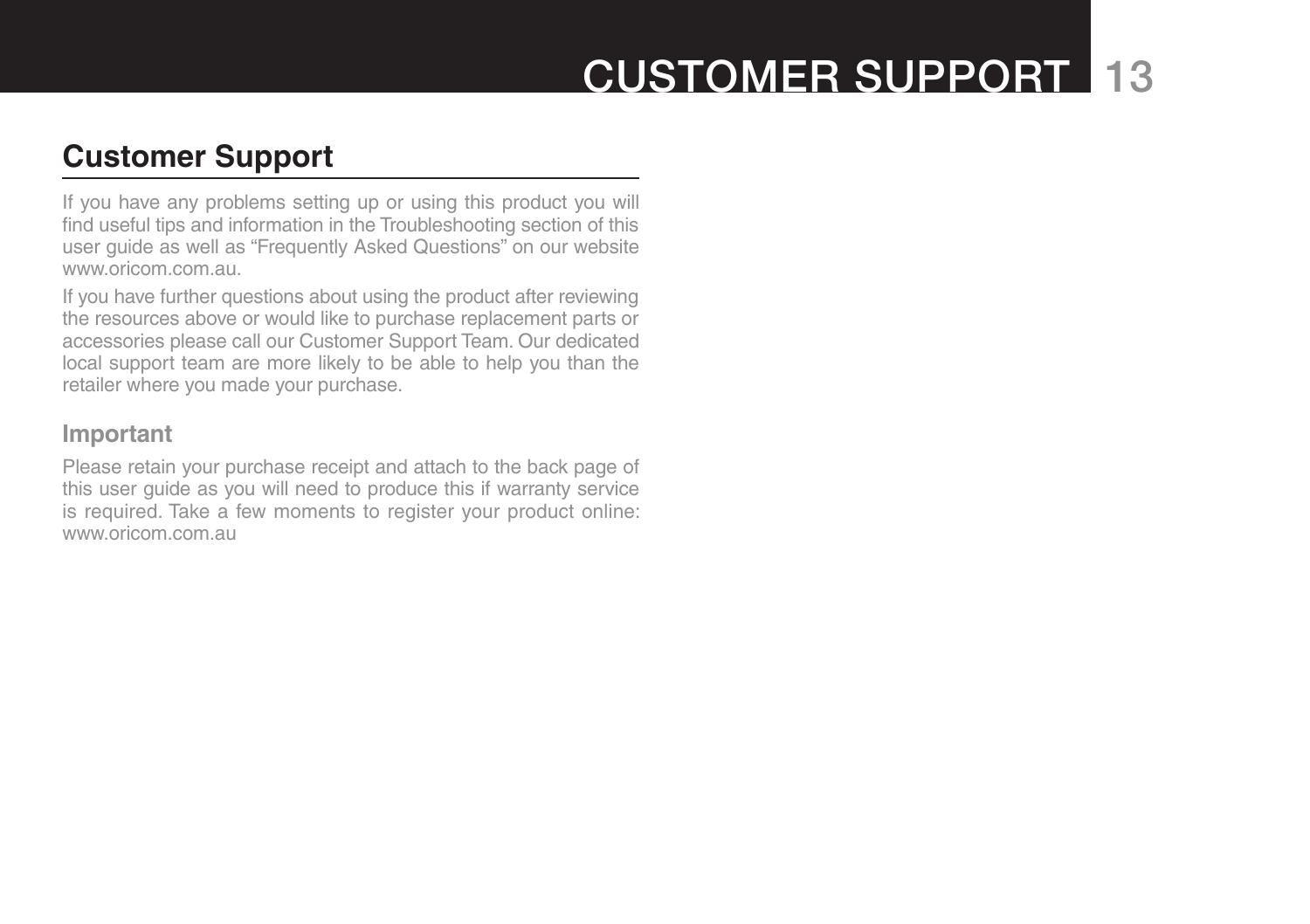# 14 Warranty

#### **How to make a claim under Warranty in Australia**

Oricom has a simple warranty process for you to follow:

- Please call or email our Customer Support Team, contact details follow.
- A Customer Support Team member will verify after troubleshooting with you if your product qualifies under warranty. If so, they will give you a Product Return Authorisation number.
- • We will then email or fax a Return Authorisation form and a Repair Notice (if necessary), together with instructions on how to return the goods for warranty service.

Please note that if a Customer Support Team member advises that your product does not qualify for return, this warranty does not apply to your product.

Products that are authorised to be returned to Oricom in Australia must include all of the following:

- A completed Return Authorisation form
- A copy of your Proof of Purchase (please keep your original copy)
- The faulty product, including all accessories.

Send the approved returns to:

Oricom International Pty Ltd

Locked Bag 658

South Windsor NSW 2756 Australia

Please note that this warranty excludes expenses incurred by you in returning any faulty product to us. You must arrange and pay any expenses incurred (including postage, delivery, freight, transportation or insurance of the product) to return the faulty product to us, however, we will arrange delivery of the repaired or replaced faulty product to you.

## **Important Information**

### **Repair Notice**

Please be aware that the repair of your goods may result in the loss of any user-generated data (such as stored telephone numbers, text messages and contact information). Please ensure that you have made a copy of any data saved on your goods before sending for repair.

Please also be aware that goods presented for repair may be replaced by refurbished goods or parts of the same type rather than being repaired.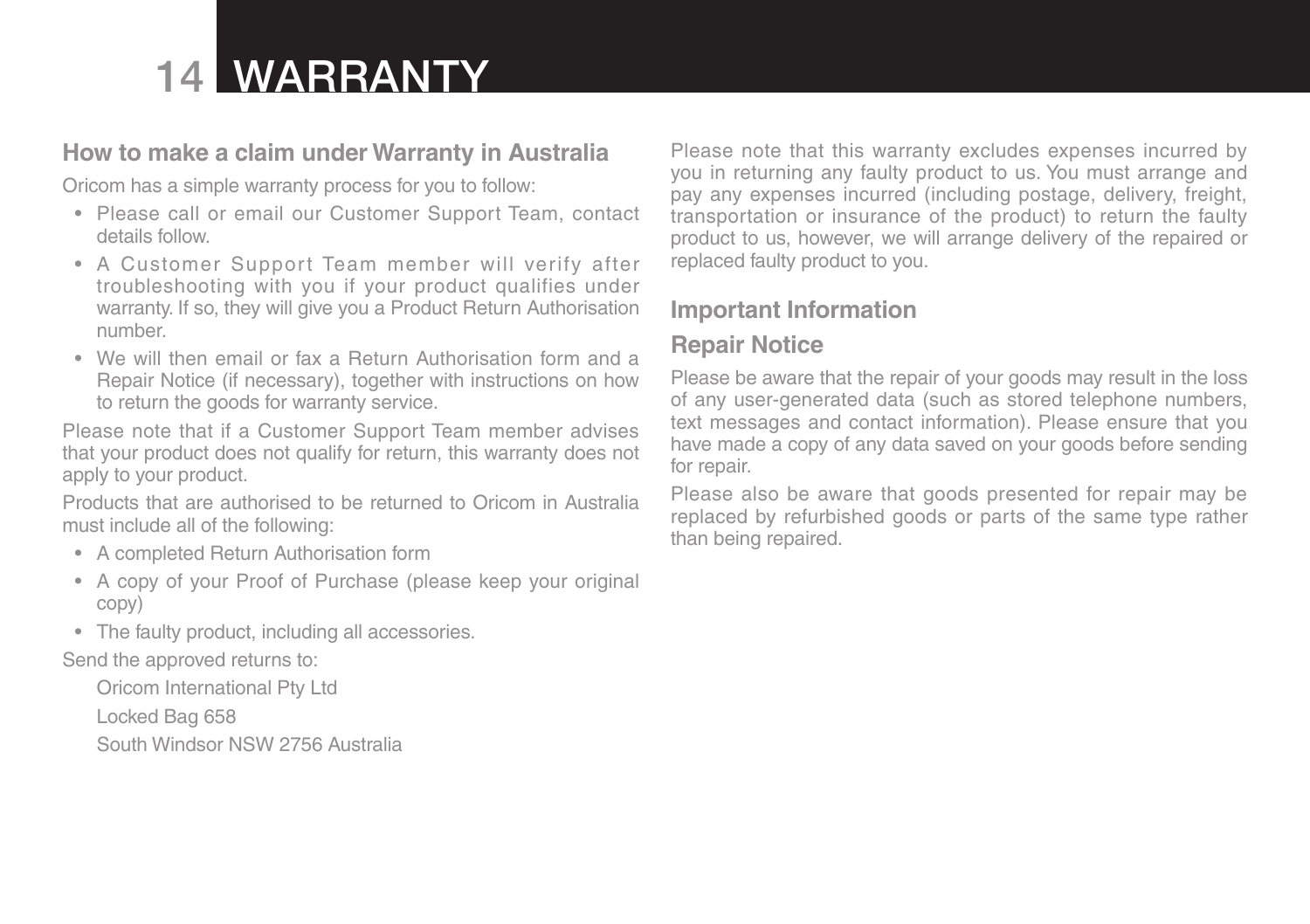# WARRANTY 15

#### **Warranty Information (Australia)**

This Warranty is provided by Oricom International Pty Ltd ABN 46 086 116 369, Unit 1, 4 Sovereign Place, South Windsor NSW 2756, herein after referred to as "Oricom".

Oricom makes no other warranties or conditions, express or implied, including as to acceptable quality and fitness for a particular purpose, except as stated in this Warranty.

Any implied warranties that may be imposed by law are limited in duration to the Warranty Period.

Oricom warrants that the product is free from defects in materials or workmanship during the Warranty Period. This Warranty does not extend to any product from which the serial number has been removed or was purchased outside of Australia.

This warranty in no way affects your statutory warranty rights under the Competition and Consumer Act 2010 or any other similar legislation.

The Warranty Period will be 3 years from the date of purchase of the product evidenced by your dated sales receipt.You are required to provide proof of purchase as a condition of receiving warranty services.

You are entitled to a replacement product or repair of the product according to the terms and conditions of this document if your product is found to be faulty within the Warranty Period. This Warranty extends to the original purchaser only and is not transferable.

Rechargeable battery cells and rechargeable battery packs (if supplied) with this product are covered under this warranty for a period of 90 days.

Products distributed by Oricom are manufactured using new materials or new and used materials equivalent to new in performance and reliability. Spare parts may be new or equivalent to new. Spare parts are warranted to be free from defects in material or workmanship for thirty (30) days or for the remainder of the Warranty Period of the Oricom branded product in which they are installed, whichever is longer. During the Warranty Period, Oricom will where possible repair and if not replace the faulty product or part thereof. All component parts removed under this Warranty become the property of Oricom. In the unlikely event that your Oricom product has a recurring failure, Oricom may, subject to the Competition and Consumer Act 2010, at its discretion, elect to provide you with a replacement product of its choosing that is at least equivalent to your product in performance.

Oricom does not warrant that the operation of the product will be uninterrupted or error free.

Oricom is not responsible for damage that occurs as a result of your failure to follow the instructions that came with the product. These terms and conditions together with any specific terms and conditions contained in the user guide to the product purchased constitute the complete and exclusive agreement between you and Oricom regarding the product.

No change to the conditions of this Warranty is valid unless it is made in writing and signed by an authorised representative of Oricom.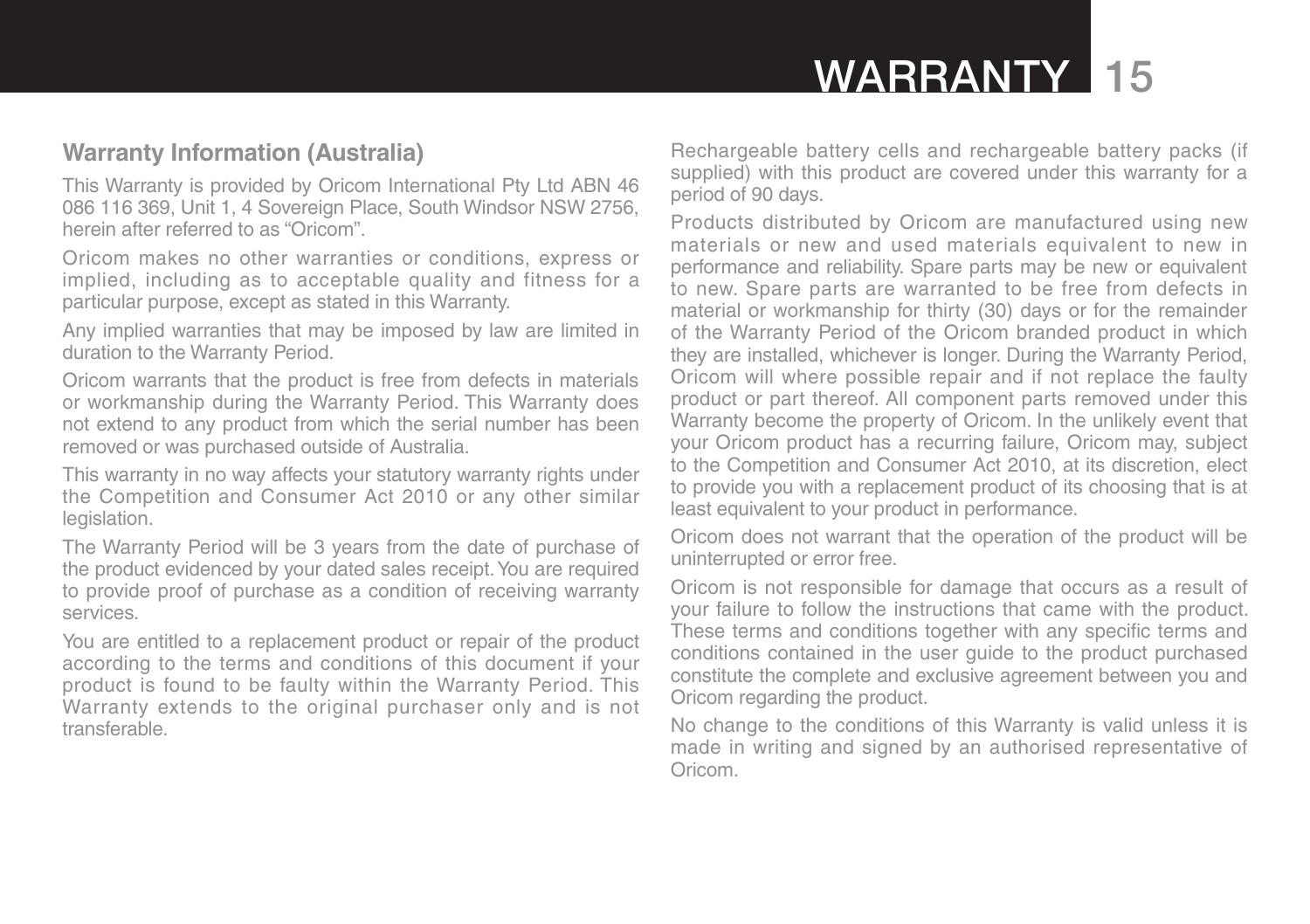# 16 Warranty

Oricom will not be in breach of a warranty expressly set out in this User Guide or under the Competition and Consumer Act 2010 and excludes any liability for damages or any other remedy arising under any other legislation or the common law if the damage occurs as a result of:

- 1. failure by you to adhere to the warnings and follow the instructions set out in this user guide for the proper installation and use of the product;
- 2. negligence on your part or misuse by you of the product;
- 3. an uncontrollable external cause which results in the product not functioning including but not limited to power failure, lightning or over voltage; and
- 4. modification to the product or services carried out on the product by anyone other than Oricom or Oricom's authorised service provider.

Oricom will not be liable for any damages caused by the product or the failure of the product to perform, including any lost profits or savings or special, incidental or consequential damages. Oricom is not liable for any claim made by a third party or made by you on behalf of a third party. This limitation of liability applies whether damages are sought, or a claim made, under this Warranty or as a tort claim (including negligence and strict product liability), a contract claim or any other claim. However, this limitation of liability will not apply to claims for personal injury. Nothing in this Warranty excludes, restricts or modifies any condition, warranty, right or remedy which pursuant to the Competition and Consumer Act 2010 applies to this Warranty and which may not be so excluded, restricted or modified. For warranties that cannot be excluded, restricted or modified, Oricom limits the remedies available to those specified in the relevant legislation.

Oricom products come with guarantees that cannot be excluded under the Australian Consumer Law. You are entitled to a replacement or refund for a major failure and compensation for any other reasonably foreseeable loss or damage. You are also entitled to have the goods repaired or replaced if the goods fail to be of acceptable quality and the failure does not amount to a major failure.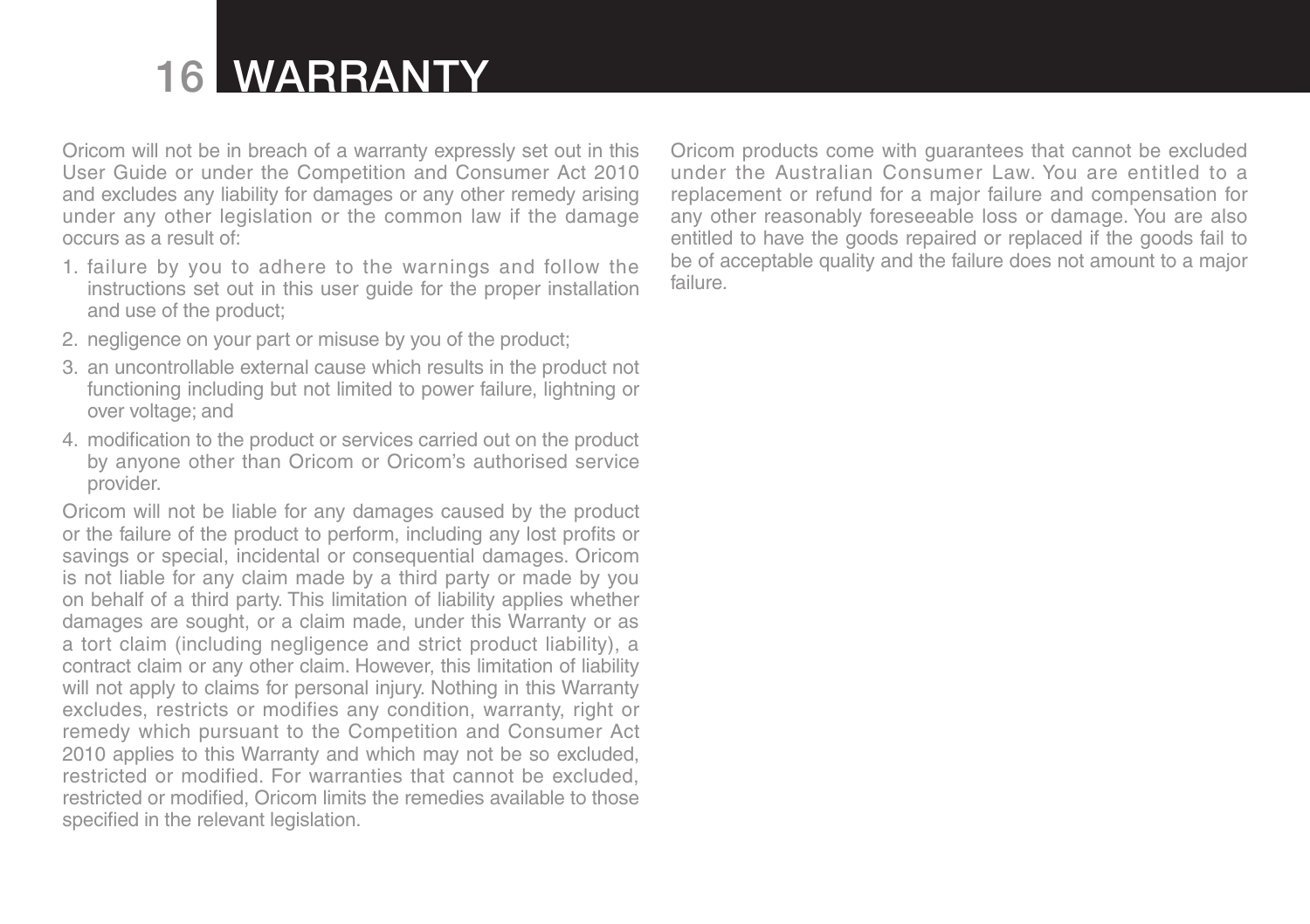